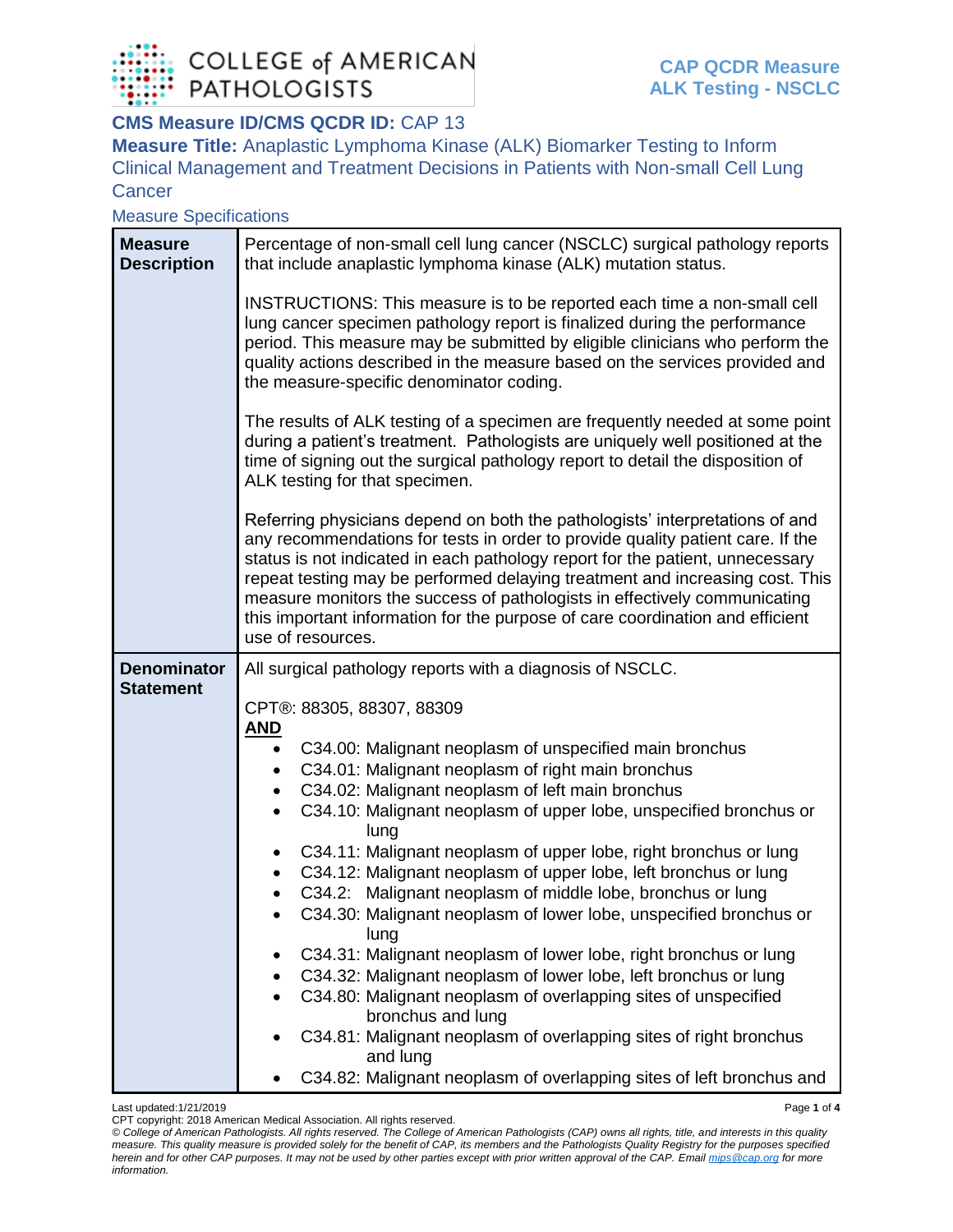## COLLEGE of AMERICAN **PATHOLOGISTS**

|                                                         | lung<br>C34.90: Malignant neoplasm of unspecified part of unspecified<br>bronchus or lung<br>C34.91: Malignant neoplasm of unspecified part of right bronchus or<br>lung<br>C34.92: Malignant neoplasm of unspecified part of left bronchus or<br>lung                                                                                                                                                                                                                                                                                                                                                                                                                                                                                                                                                           |
|---------------------------------------------------------|------------------------------------------------------------------------------------------------------------------------------------------------------------------------------------------------------------------------------------------------------------------------------------------------------------------------------------------------------------------------------------------------------------------------------------------------------------------------------------------------------------------------------------------------------------------------------------------------------------------------------------------------------------------------------------------------------------------------------------------------------------------------------------------------------------------|
| <b>Denominator</b><br><b>Exclusions</b>                 | Squamous cell carcinoma                                                                                                                                                                                                                                                                                                                                                                                                                                                                                                                                                                                                                                                                                                                                                                                          |
| <b>Denominator</b><br><b>Exceptions</b>                 | Documentation of reason(s) ALK testing was not performed (e.g., payor-<br>related limitations, patients receiving hospice)                                                                                                                                                                                                                                                                                                                                                                                                                                                                                                                                                                                                                                                                                       |
| <b>Numerator</b><br><b>Statement</b>                    | Surgical pathology reports that contain impression or conclusion of, or<br>recommendation for ALK mutation testing.<br>Numerator guidance<br>A short note on ALK mutation status can be made in the final report, such as:<br>ALK mutation(s) identified / positive<br>No ALK mutation(s) identified / negative<br>ALK previously performed<br>$\bullet$<br>ALK mutation testing recommended<br>ALK mutation cannot be determined<br>ALK mutation status may be derived from either the primary or a reference<br>laboratory.                                                                                                                                                                                                                                                                                    |
| <b>Numerator</b><br><b>Exclusions</b>                   | None                                                                                                                                                                                                                                                                                                                                                                                                                                                                                                                                                                                                                                                                                                                                                                                                             |
| <b>Measure Information</b>                              |                                                                                                                                                                                                                                                                                                                                                                                                                                                                                                                                                                                                                                                                                                                                                                                                                  |
| <b>NQS Domain</b>                                       | <b>Communication and Care Coordination</b>                                                                                                                                                                                                                                                                                                                                                                                                                                                                                                                                                                                                                                                                                                                                                                       |
| <b>Meaningful</b><br><b>Measures</b><br>Area(s)         | Transfer of Health Information and Interoperability                                                                                                                                                                                                                                                                                                                                                                                                                                                                                                                                                                                                                                                                                                                                                              |
| <b>Meaningful</b><br><b>Measure</b><br><b>Rationale</b> | Various gene alterations have been identified as oncogenic drivers for<br>NSCLC, including mutations of EGFR, ALK and ROS1. The Lung Cancer<br>Mutation Consortium found that two thirds of NSCLC patients have an<br>oncogenic driver and that overall survival improves if patients receive<br>matched targeted therapy (1).<br>Knowledge of ALK rearrangement is thus necessary for appropriate clinical<br>decision-making in advanced NSCLC. Alternative treatments are considered<br>when ALK rearrangement is discovered before or during first-line therapy. In<br>addition to identifying tumors that are likely to respond to targeted therapies,<br>knowledge of ALK rearrangement status typically predicts inferior response to<br>immunotherapies. Approximately 5% of lung adenocarcinomas have a |

Last updated:1/21/2019 Page **2** of **4**

CPT copyright: 2018 American Medical Association. All rights reserved.

*© College of American Pathologists. All rights reserved. The College of American Pathologists (CAP) owns all rights, title, and interests in this quality measure. This quality measure is provided solely for the benefit of CAP, its members and the Pathologists Quality Registry for the purposes specified herein and for other CAP purposes. It may not be used by other parties except with prior written approval of the CAP. Emai[l mips@cap.org](mailto:mips@cap.org) for more information.*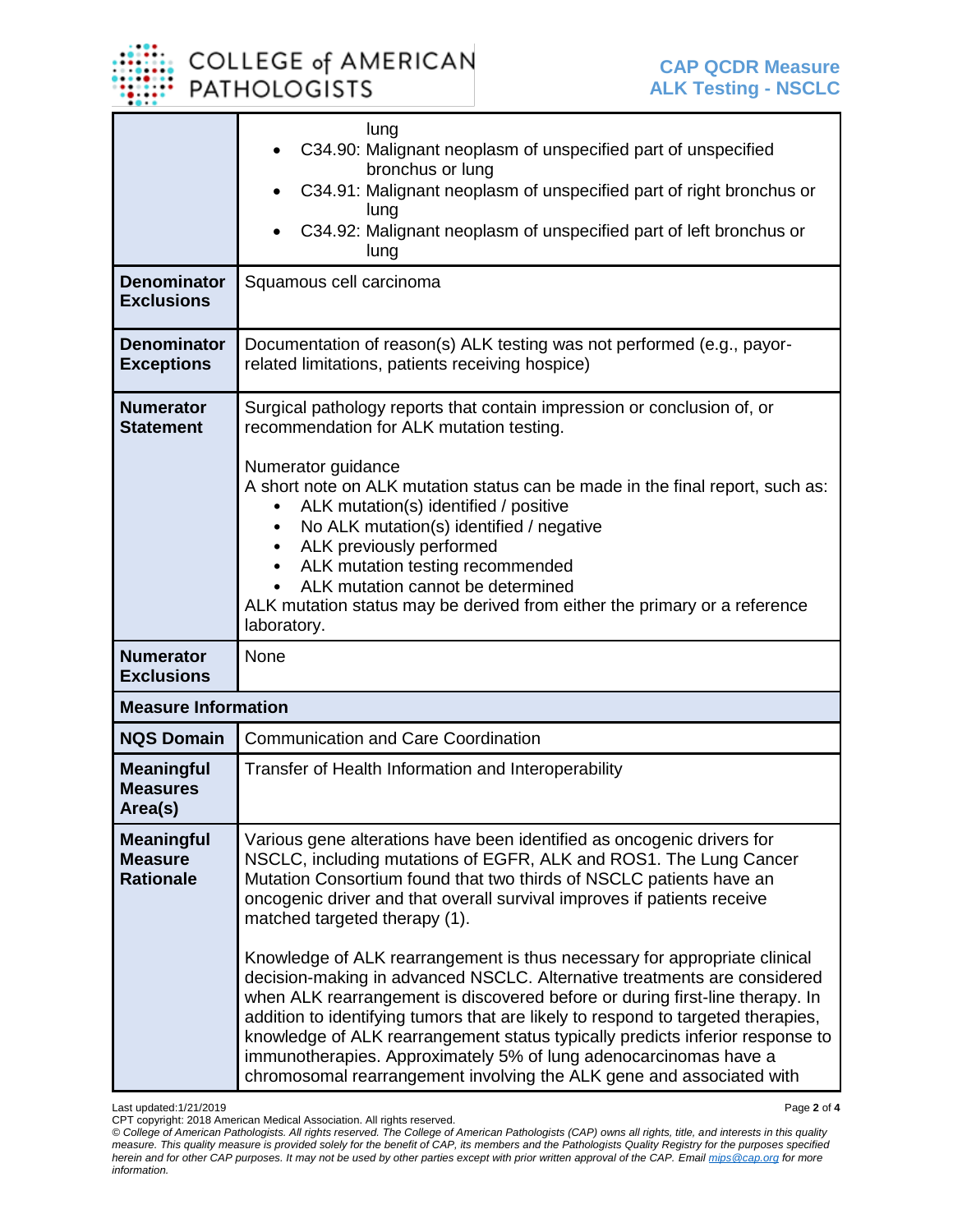## COLLEGE of AMERICAN **PATHOLOGISTS**

|                                                                   | ALK protein overexpression. Patients with such tumors this tumor respond to<br>therapy with ALK tyrosine kinase inhibitors, such as crizotinib (2, 3).<br>1. Kris MG, Johnson B, Berry LD, et al. Using multiplexed assays of<br>oncogenic drivers in lung cancers to select targeted drugs. JAMA.<br>2014;311:1998-2006.<br>2. Lindeman NI, Cagle PT, Aisner DL, Arcila ME, Beasley MB, Bernicker<br>EH, et al. Updated molecular testing guideline for the selection of lung<br>cancer patients for treatment with targeted tyrosine kinase inhibitors:<br>Guideline From the College of American Pathologists, the<br>International Association for the Study of Lung Cancer, and the<br>Association for Molecular Pathology. J Thorac Oncol. 2018<br>Mar; 13(3): 323-358.<br>3. Shaw AT, Kim DW, Nakagawa K, et al. Crizotinib versus<br>chemotherapy in advanced ALK-positive lung cancer. N Engl J Med.<br>2013;368(25):2385-2394.                                                                                                                                                                                                                                                                                                                                                                                                                                                                                                                                                                                                                                                                                                                                                                                                                                                                                                                                                                                                                                                              |
|-------------------------------------------------------------------|-------------------------------------------------------------------------------------------------------------------------------------------------------------------------------------------------------------------------------------------------------------------------------------------------------------------------------------------------------------------------------------------------------------------------------------------------------------------------------------------------------------------------------------------------------------------------------------------------------------------------------------------------------------------------------------------------------------------------------------------------------------------------------------------------------------------------------------------------------------------------------------------------------------------------------------------------------------------------------------------------------------------------------------------------------------------------------------------------------------------------------------------------------------------------------------------------------------------------------------------------------------------------------------------------------------------------------------------------------------------------------------------------------------------------------------------------------------------------------------------------------------------------------------------------------------------------------------------------------------------------------------------------------------------------------------------------------------------------------------------------------------------------------------------------------------------------------------------------------------------------------------------------------------------------------------------------------------------------------------------------------|
| <b>Measure</b><br><b>Type</b>                                     | Process                                                                                                                                                                                                                                                                                                                                                                                                                                                                                                                                                                                                                                                                                                                                                                                                                                                                                                                                                                                                                                                                                                                                                                                                                                                                                                                                                                                                                                                                                                                                                                                                                                                                                                                                                                                                                                                                                                                                                                                               |
| <b>Data Source</b>                                                | Laboratory Information Systems; pathology reports                                                                                                                                                                                                                                                                                                                                                                                                                                                                                                                                                                                                                                                                                                                                                                                                                                                                                                                                                                                                                                                                                                                                                                                                                                                                                                                                                                                                                                                                                                                                                                                                                                                                                                                                                                                                                                                                                                                                                     |
| <b>Summary of</b><br><b>Performance</b><br>Gap<br><b>Evidence</b> | Lung cancer is among the cancers with highest incidence and represents a<br>leading cause of cancer-related mortality in the US (1). Non-small cell lung<br>cancer (NSCLC) accounts for 84% of all lung cancers (1). Various gene<br>alterations have been identified as oncogenic drivers for NSCLC, including<br>mutations of EGFR, ALK and ROS1. The Lung Cancer Mutation Consortium<br>found that two thirds of NSCLC patients have an oncogenic driver and that<br>overall survival improves if patients receive matched targeted therapy (2).<br>Knowledge of ALK rearrangement is thus necessary for appropriate clinical<br>decision-making in advanced NSCLC. Alternative treatments are considered<br>when ALK rearrangement is discovered before or during first-line therapy. In<br>addition to identifying tumors that are likely to respond to targeted therapies,<br>knowledge of ALK rearrangement status typically predicts inferior response to<br>immunotherapies. Approximately 5% of lung adenocarcinomas have a<br>chromosomal rearrangement involving the ALK gene and associated with<br>ALK protein overexpression. Patients with such tumors this tumor respond to<br>therapy with ALK tyrosine kinase inhibitors, such as crizotinib (3, 4).<br>1. American Cancer Society. Cancer facts & figures 2018. Atlanta:<br>American Cancer Society, 2018.<br>2. Kris MG, Johnson B, Berry LD, et al. Using multiplexed assays of<br>oncogenic drivers in lung cancers to select targeted drugs. JAMA.<br>2014;311:1998-2006.<br>3. Lindeman NI, Cagle PT, Aisner DL, Arcila ME, Beasley MB, Bernicker<br>EH, et al. Updated molecular testing guideline for the selection of lung<br>cancer patients for treatment with targeted tyrosine kinase inhibitors:<br>Guideline From the College of American Pathologists, the<br>International Association for the Study of Lung Cancer, and the<br>Association for Molecular Pathology. J Thorac Oncol. 2018<br>Mar; 13(3): 323-358. |

Last updated:1/21/2019 Page **3** of **4**

CPT copyright: 2018 American Medical Association. All rights reserved.

*<sup>©</sup> College of American Pathologists. All rights reserved. The College of American Pathologists (CAP) owns all rights, title, and interests in this quality measure. This quality measure is provided solely for the benefit of CAP, its members and the Pathologists Quality Registry for the purposes specified herein and for other CAP purposes. It may not be used by other parties except with prior written approval of the CAP. Emai[l mips@cap.org](mailto:mips@cap.org) for more information.*